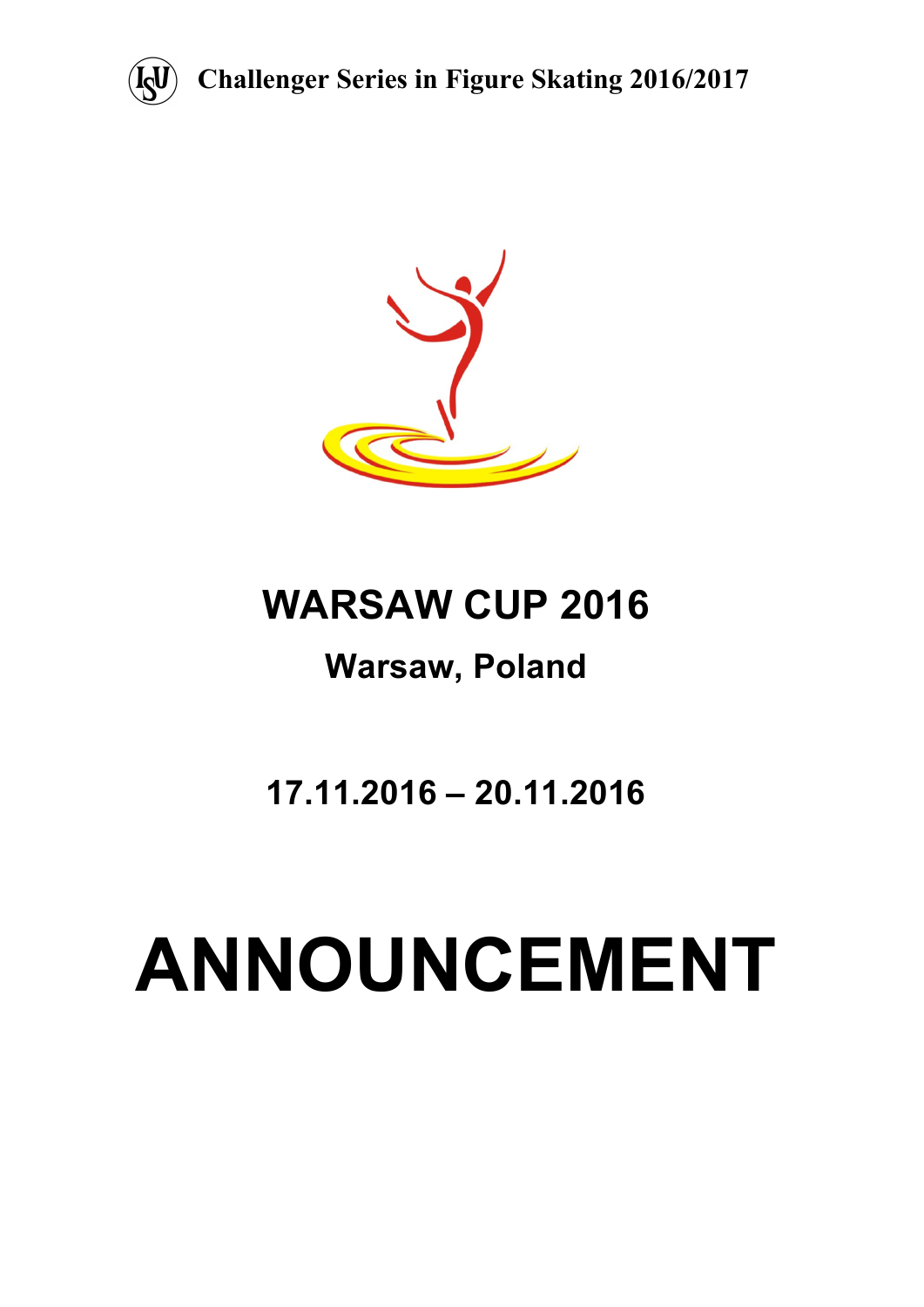# **WARSAW CUP 2016**

**An International Senior Competition** 

**for**

**Men, Ladies, Pairs and Ice Dance**

**organized by**

# **Polish Figure Skating Association**

# **Warsaw, Poland**

# **17.11.2016 – 20.11.2016**

**A competition as part of the**



**Challenger Series in Figure Skating 2016/2017**

**under the authorization of the** 

**INTERNATIONAL SKATING UNION**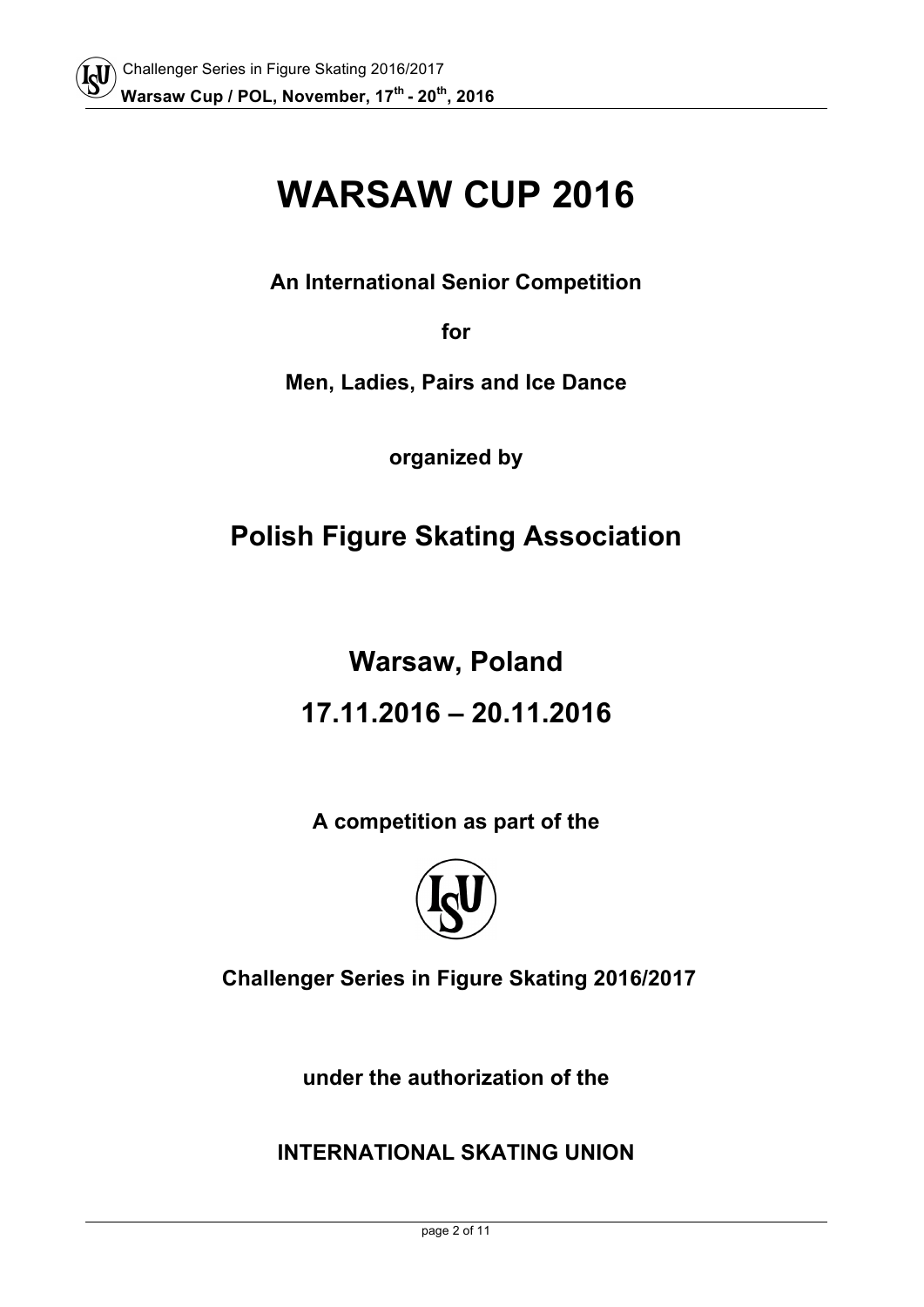#### **1. GENERAL REGULATIONS**

The **Warsaw Cup** will be conducted in accordance with the ISU Constitution and General Regulations 2016, the Special Regulations & Technical Rules Single & Pair Skating and Ice Dance 2016, and the relevant ISU Communications.

Participation in the **Warsaw Cup** is open to all Competitors who belong to an ISU Member, and qualify with regard to eligibility according to Rule 102, provided their ages fall within the limits specified in Rule 108, paragraph 3 a) and they meet the participation, citizenship and residency requirements in Rule 109, paragraphs 1 through 5 and ISU Communication 1420 or any update of this Communication.

In accordance with Rule 109 of the ISU General Regulations and ISU Communication 1420 all Skaters who do not have the nationality of the Member by which they have been entered or who, although having such nationality, have in the past represented another Member, must produce an ISU Clearance Certificate. Passports of all Skaters, as well as the ISU Clearance Certificate, if applicable, must to be presented at the accreditation of the event for verification.

All competitors must be entered through their respective Member Federation.

# **2. ISU CHALLENGER SERIES**

The **Warsaw Cup** is part of the ISU Challenger Series in Figure Skating 2016/2017 and will be conducted in accordance with additional requirements as specified in the General Announcement for the ISU Challenger Series in Figure Skating 2016/17 as well as ISU Communication 1994.

If the requirements specified in the above-mentioned documents are fulfilled the event will count towards ISU World Standing Points, Minimum Total Technical Score, ISU Challenger Series in Figure Skating Ranking and Prize Money.

There is a limitation for the Skaters/Couples to three (3) participations in the events of the ISU Challenger Series in Figure Skating. Participation in any of an ISU Junior Grand Prix of Figure Skating events or a ISU Grand Prix of Figure Skating events does not limit the participation in events of the ISU Challenger Series.

#### **ISU CHALLENGER SERIES RANKING AND PRIZE MONEY**

At the end of the ISU Challenger Series, after the last event of the season has been concluded, the two highest final scores in the up to three different ISU Challenger Series events of each competitor/couple will be added and taken into consideration to form an ISU Challenger Series Ranking which will be published on the ISU website.

The top three placed Skaters/Couples of the annual ISU Challenger Series Ranking in Figure Skating after the last event of the ISU Challenger Series in Figure Skating will receive ISU Prize Money as outlined in the General Announcement for the ISU Challenger Series in Figure Skating 2016/17 as well as ISU Communication 1994.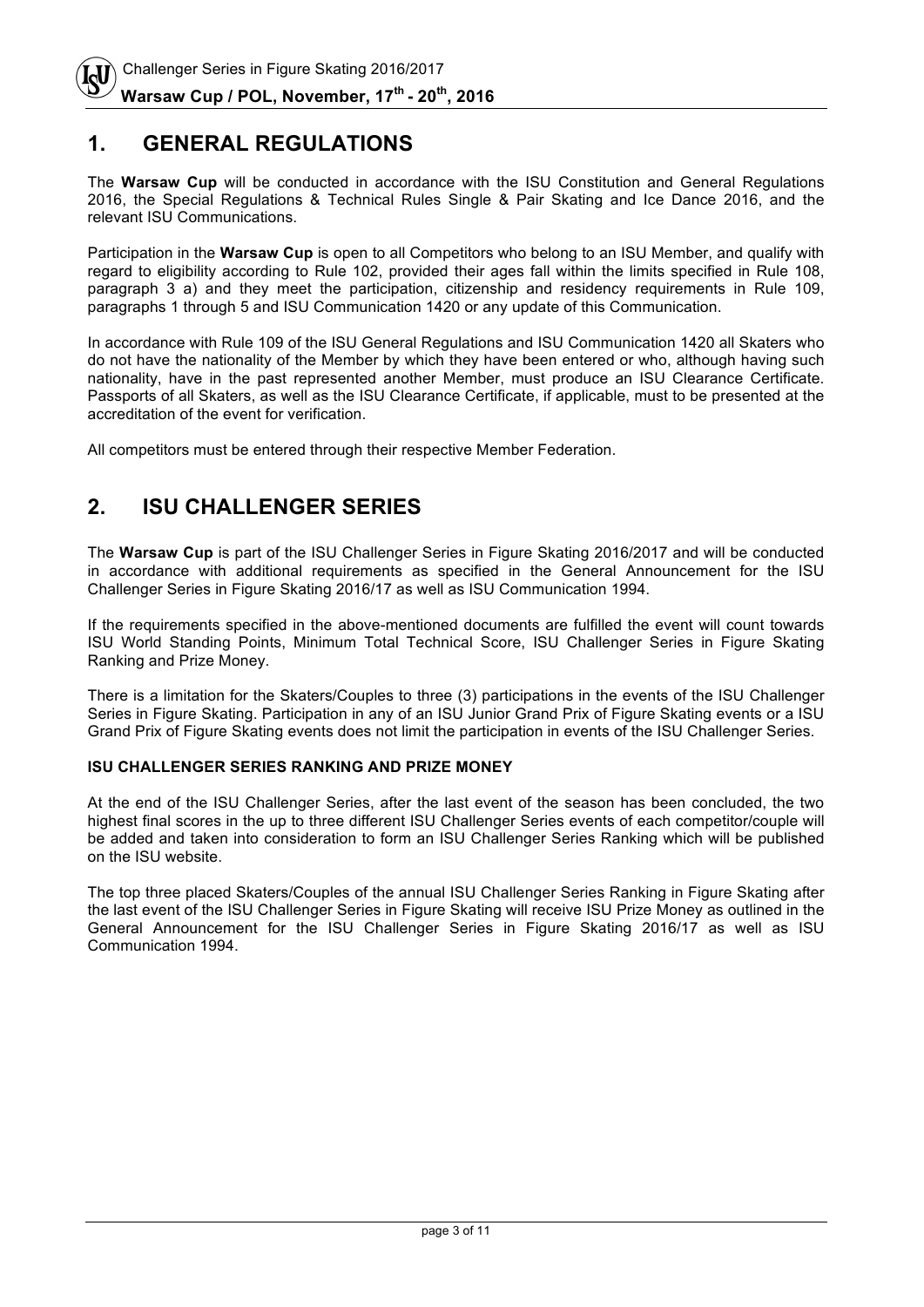## **3. TECHNICAL DATA**

| <b>PLACE</b>        |                     | Main & Practice arena: TORWAR II, str. Lazienkowska 6a, 00-449 Warsaw<br>(an indoor ice-rink with the ice surface of $30 \times 60$ m, air-conditioned and heated)                                                         |                                                                                                                                                                                      |  |
|---------------------|---------------------|----------------------------------------------------------------------------------------------------------------------------------------------------------------------------------------------------------------------------|--------------------------------------------------------------------------------------------------------------------------------------------------------------------------------------|--|
| <b>MEN</b>          | Short Program       | paragraphs 1 and 2.                                                                                                                                                                                                        | The required elements to be skated are those listed in ISU<br>Technical Rules Single & Pair Skating 2016 Rule 611,                                                                   |  |
|                     |                     | Duration:                                                                                                                                                                                                                  | 2 min., 40 sec. +/- 10 sec.                                                                                                                                                          |  |
|                     | <b>Free Skating</b> | In accordance with ISU Technical Rules Single & Pair Skating<br>2016, Rule 612 and the respective ISU Communication. Special<br>attention should be paid to the "well balanced program" and the<br>element value.          |                                                                                                                                                                                      |  |
|                     |                     | Duration:                                                                                                                                                                                                                  | 4 min. and 30 sec., +/- 10 sec.                                                                                                                                                      |  |
| <b>LADIES</b>       | Short Program       |                                                                                                                                                                                                                            | The required elements to be skated are those listed in ISU<br>Technical Rules Single & Pair Skating 2016 Rule 611,<br>paragraphs 1 and 2.                                            |  |
|                     |                     | Duration:                                                                                                                                                                                                                  | 2 min., 40 sec. +/- 10 sec.                                                                                                                                                          |  |
|                     | <b>Free Skating</b> | In accordance with ISU Technical Rules Single & Pair Skating<br>2016, Rule 612 and the respective ISU Communication. Special<br>attention should be paid to the "well balanced program" and the<br>element value.          |                                                                                                                                                                                      |  |
|                     |                     | Duration:                                                                                                                                                                                                                  | 4 min., +/- 10 sec.                                                                                                                                                                  |  |
| <b>PAIR SKATING</b> | Short Program       | The required elements to be skated are those listed in ISU<br>Technical Rules Single & Pair Skating 2016, Rule 620,<br>paragraphs 1 and 2 for 2016/17.                                                                     |                                                                                                                                                                                      |  |
|                     |                     | Duration:                                                                                                                                                                                                                  | 2 min., 40 sec. +/- 10 sec.                                                                                                                                                          |  |
|                     | <b>Free Skating</b> | In accordance with ISU Technical Rules Figure Skating & Pairs<br>Skating 2016, Rule 621 and the respective ISU Communication.<br>Special attention should be paid to the "well balanced program"<br>and the element value. |                                                                                                                                                                                      |  |
|                     |                     | Duration:                                                                                                                                                                                                                  | 4 min. and 30 sec., $+/-$ 10 sec.                                                                                                                                                    |  |
| <b>ICE DANCE</b>    | <b>Short Dance</b>  | 709.                                                                                                                                                                                                                       | In accordance with ISU Technical Rules Ice Dance 2016, Rule<br>Rhythms, required elements and guidelines are those listed in<br>ISU Communication 1998, 2003 and subsequent updates. |  |
|                     |                     | Duration:                                                                                                                                                                                                                  | 2 min., 50 sec., +/- 10 sec                                                                                                                                                          |  |
|                     |                     |                                                                                                                                                                                                                            |                                                                                                                                                                                      |  |
|                     | Free Dance          | In accordance with ISU Technical Rules Ice Dance 2016, Rule<br>710. The required elements to be skated are those listed in ISU<br>Communication 1998, 2003, 2019 and subsequent updates.                                   |                                                                                                                                                                                      |  |
|                     |                     | Duration:                                                                                                                                                                                                                  | 4 min., +/- 10 sec.                                                                                                                                                                  |  |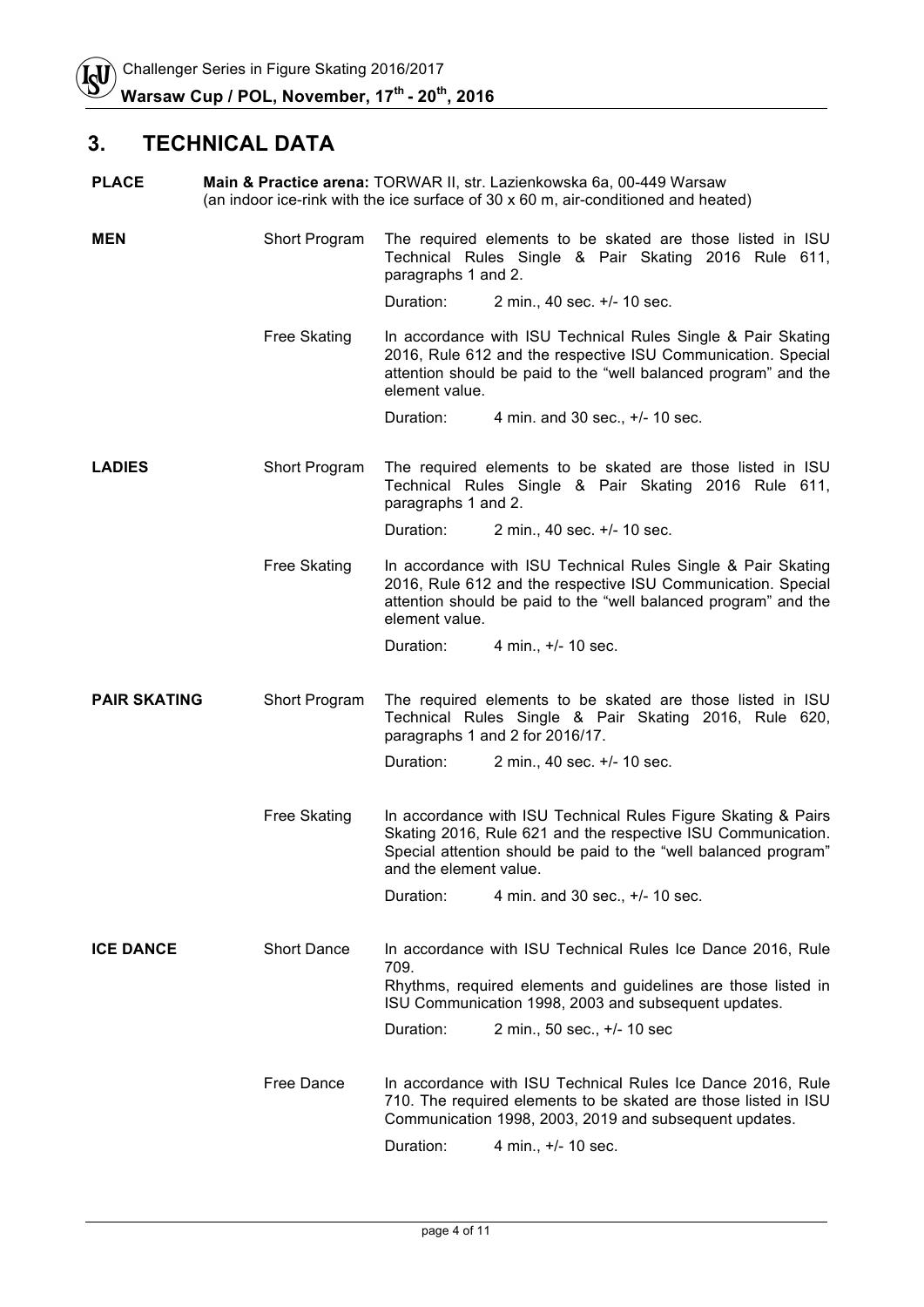#### **4. ENTRIES**

#### **4.1 General**

All Entries must be made by the Member concerned based on the regulations for the ISU Challenger Series 2016/2017.

Receipt of the entries will be confirmed in writing immediately by the Organizing Committee to the Member (Rule 115, paragraph 5).

Each Entry Form must be signed by an authorized ISU Member Representative such as President, General Secretary, Executive Director, CEO (Rule 104, paragraph 4). For more details, please refer to Rules 115, 131, 378 and ISU Communication No. 1628 or any update of this Communication.

#### **4.2 Preliminary Entries**

The preliminary entry form must reach the Organizer by latest: **Monday, September 26th, 2016** using the respective preliminary entry form.

#### **4.3 Entries by Name**

#### **4.3.1 Entries of Competitors**

Organizer has the right to limit the number of entries to maximum 3 entries per discipline per ISU Member. After September  $26^{th}$ , 2016 we will inform members if we will use this limitation.

Entries by names must be made simultaneously to:

**Polish Figure Skating Association** Street: Lazienkowska 6a City: Warsaw fax: +48226295207 e-mail: warsawcup@pfsa.com.pl

and to:

ISU Secretariat fax: +41 21 612 66 77 e-mail: entries@isu.ch

not later than: **Monday October 24th, 2016 – 20:00 h (local time Warsaw).**

#### **4.3.2 Entries of Judges**

Each participating ISU Member has the right to nominate one (1) judge who has at least the qualification "Judge for International Competitions".

In case of too many nominated judges the organizer will draw the panel of judges immediately after the closing date for the entries. The result of such draw will be communicated to all ISU Members involved in writing immediately after the conclusion of such draw.

The official entry form for Judges must reach the Organizing Committee, the ISU Secretariat not later than **Monday, October 24th , 2016 – 20:00 h (local time: Warsaw)**.

Each panel of Judges will consist of at least 7 Judges. In exceptional cases and if there is no possibility to compose a panel of judges with at least 7 Judges the ISU Vice-President Figure Skating may exceptionally authorize the panel in question to have a minimum of 6 Judges.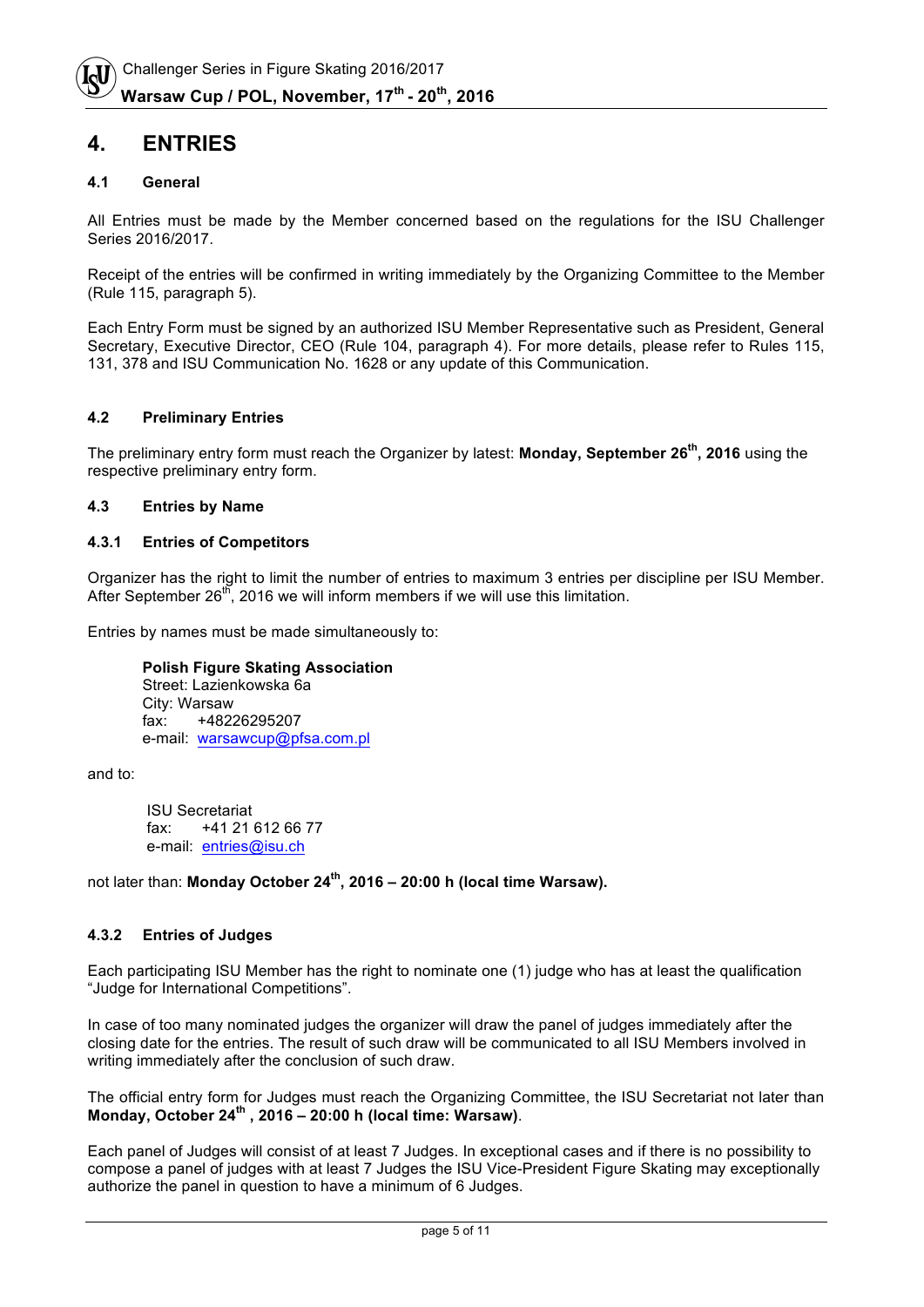In case that at the time of the competition more Judges will be available and entered as required to compose the panels of Judges in a one or more disciplines, the Organizing Member in consultation with the ISU will conduct on site, a draw for the panel of judges in the discipline in question for the first segment. The Judges, not drawn for the first segment will be seated for the second segment.

The panel for the second segment (Free Skating / Free Dance) will in this case be completed by an open draw amongst the Judges serving in the first segment of the discipline in question.

#### **4.3.3 Entries of Team Members**

Official entries of Team Leaders, Assistant Team Leaders, Team Officials, Team Medical Staff and Coaches and the partner or relative of a Judge will be accepted. Accreditation will be provided to those who are officially accepted by the Organizer.

Please be advised that only one Coach per Skater will be accredited. An Assistant Team Leader will be accepted for Teams having six (6) and more Skaters. Only two Team Officials of each Member, including the Member President provided that they are Council Members, Technical Committee Members or Members of the Head Office of their Federation, will be accredited. Not more than one (1) Team Doctor and one (1) Team Physiotherapist will be accepted as the Team Medical Staff, for which the organizer requests the right to have a medical certification (document) presented before accreditation. An accompanying person to a Judge will only be accepted for accreditation if this person is a partner in life or a relative of the Judge. The Member Federations guarantee that the requested accreditation of Team Members will correspond to their function within the team and the Federation.

The names of all team members must be listed on the Entry Form "Composition of Delegation" and must reach the Organizing Committee and the ISU Secretariat (addresses mentioned above), not later than **Monday, October 24th, 2016 – 20:00 h (local time Warsaw)**.

#### **4.3.4 Entry Fee**

With the entry to the competition, the entry fee must be paid as follows:

**60.00 € per single skater 90.00 € per pair or ice dance couple**

**The entry fee will not be refunded in case of withdrawals for any reason.** 

**Payment by cash upon arrival.**

#### **5. APPOINTED EVENT OFFICIAL**

This ISU Challenger Series in Figure Skating event will follow the requirements of the General Announcement for the ISU Challenger Series in Figure Skating 2016/17 as well as ISU Communication 1994 and principles of Rule 420, paragraph 5.a) of the ISU Special Regulations Single & Pair Skating and Ice Dance 2016 for appointing the event officials.

The members of each individual Technical Panel (Technical Controller and the Technical Specialists) will not be from the same ISU Member. At least two (2) Technical Panel members will have the qualification "ISU", however one of the three members may have the qualification "International".

The Referee will have at least the qualification "International" and could be of the same ISU Member as one member of the Technical Panel (Technical Controller and Technical Specialists).

The Data Operator and the Replay Operator will have at least the qualification "International".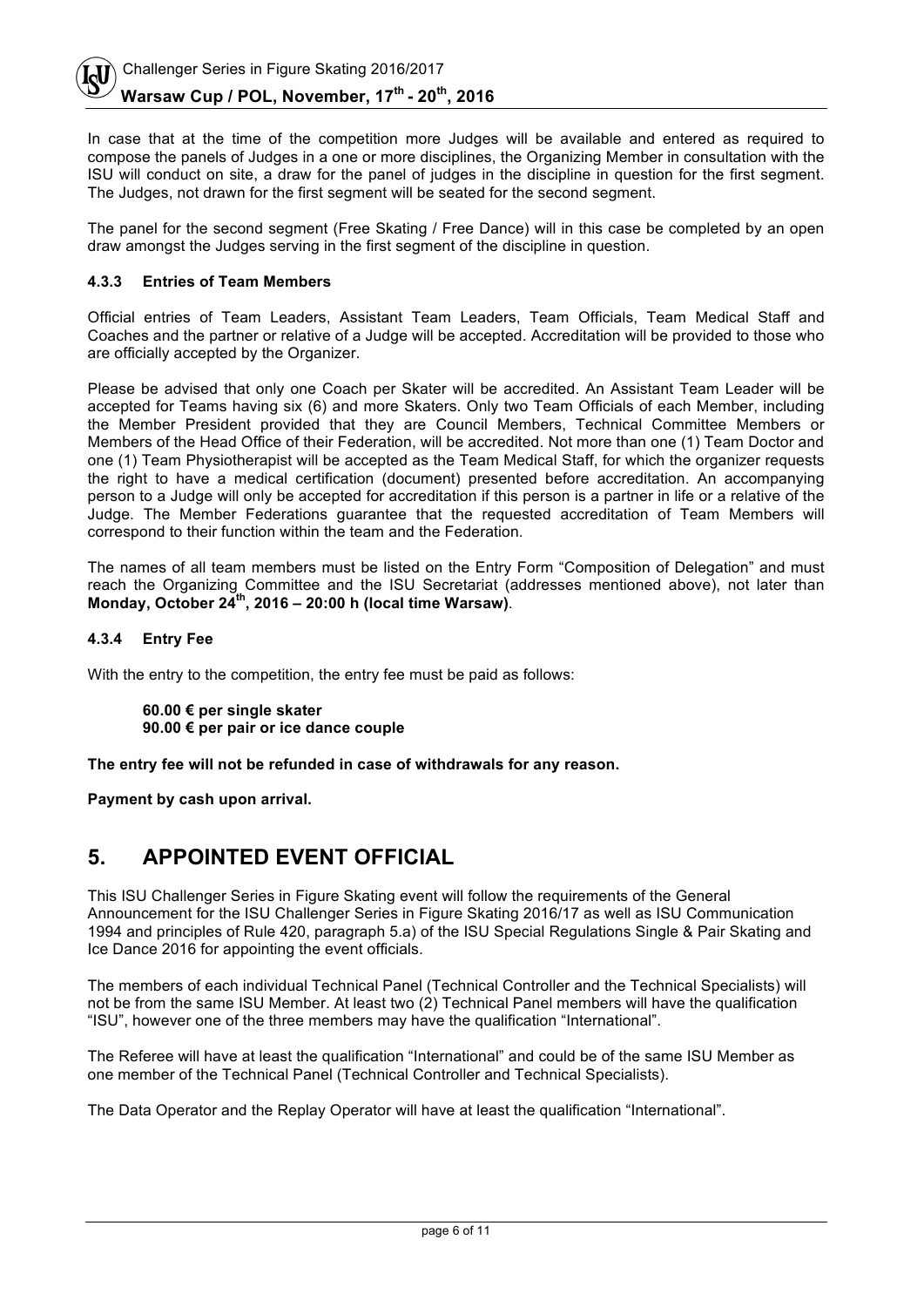# **6. MEALS, LODGING and TRAVEL EXPENSES**

The organizer will provide and cover the expenses for rooms and meals for all Referees, the Technical Controllers, the Technical Specialist, the Data and Replay Operators and Judges participating, beginning with dinner on **Wednesday, November 17th, 2016** until lunch on **Sunday, November 20th, 2016**.

Should any of the above mentioned persons arrive at the hotel before or stay longer than the period described above, their room costs and expenses will be the responsibility of the individual and must be paid on arrival.

The Organizing Committee will cover the costs for travel expenses for all Referees, the Technical Controllers, the Technical Specialist, the Data and Replay Operators.

In accordance with the General Announcement for the ISU Challenger Series in Figure Skating 2016/17 as well as ISU Communication 1994, all Referees, the Technical Controllers, the Technical Specialist, the Data and Replay Operators and Judges officiating will, at the expense of the organizing ISU Member, receive pocket money of CHF 200.00 or the equivalent in the local currency.

# **7. PRACTICE**

Official practice for Competitors begins on **Thursday, November 17th, 2016**. The detailed schedule will be issued at the time of registration. According to ISU Rule 344 paragraph 4 after registration at accreditation for a competition, Competitors may not practice in a rink other than the official rink or rinks.

## **8. MUSIC / PLANNED PROGRAM CONTENT**

In accordance with Rule 343, paragraph 1 all Competitors shall furnish competition music of excellent quality in digital audio file.

All Competitors shall furnish competition music of excellent quality on CD in any other approved format, in accordance with Rule 343, paragraph 1. A list of titles, composers and orchestras of the music to be used for the Short Program and Free Skating Program for Single and Pairs, for the Short and Free Dance Program for Ice Dance must be listed for each Competitor on the official Music Selection Form and attached to the official Entry Form for Competitors.

In accordance with Rule 343, paragraph 1, all covers/discs must show the Competition event, Competitor's name, the Nation and the exact running time of the music (not skating time) including any starting signal and must be submitted at the time of registration. Each program (short program, free skating, short dance, free dance) must be recorded on a separate disc. In addition competitors/couples must provide a back-up drive for each program.

If music information is not complete and/or the music is not provided, accreditation will not be given.

With the entry forms, the "Program Content Sheet" must be returned to the Organizing Committee in time. It is mandatory that the Program Content Sheet be filled in precisely by each Skater/team in English using the terminology for the elements listed in the respective ISU Communication.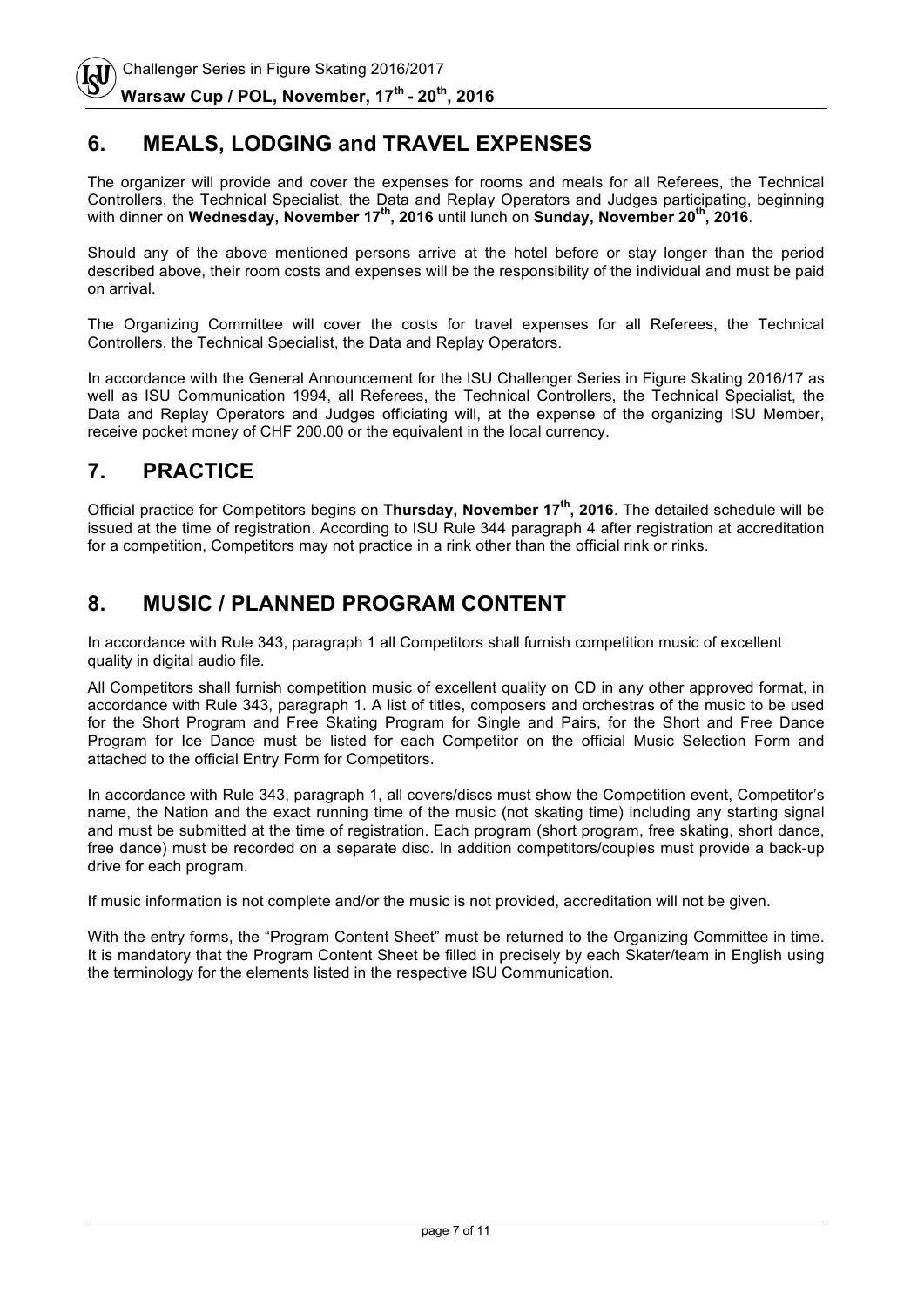## **9. ARRIVAL OF PARTICIPANTS / TEAMS**

The nearest airport to **Warsaw** is **Okęcie Airport (Fryderyk Chopin)** with a distance of **8 km** to the official hotel.

There will be no shuttle or pick-up service from the airport.

The Organizing Committee will provide a bus shuttle **ONLY between an official hotel and the ice rink.** 

All Referees, the Technical Panel (Technical Controller, Technical Specialists, Data & Replay Operators) Judges, Competitors, Team Leaders, Team Officials, Team Medical Staff and Coaches are requested to announce to the Organizing Committee as soon as possible but no later than **Monday, October 24th , 2016** the name of the airlines, flight numbers, dates and times of arrival or any other information concerning transportation and arrivals. The official "travel form" should be used.

# **10. OFFICIAL HOTELS**

#### **HOTEL IBIS BUDGET**

Str. Zagorna 1 Phone: +48227453660 Fax.: +48226225501 e-mail: H6401@accor.com www: http://www.accorhotels.com/gb/hotel-6401-ibis-budget-warszawa-centrum/index.shtml

(please fill the Hotel Booking Form)

Hotel capacities can only be booked via hotel using Booking Form. Booking requests have to be sent to the hotel by latest **November 9th, 2016**. The organizer cannot guarantee the availability of rooms, for bookings which are received after that date. All payments shall be made upon arrival at the hotel.

#### **MERCURE WARSZAWA GRAND**

Str. Krucza 28, 00-522 Warsaw Phone: +48 22 5832100 Fax.: +48 22 5832121 e-mail: h3384-re1@accor.com website: http://www.accorhotels.com/gb/hotel-3384-hotel-mercure-warszawa-grand/index.shtml

(please fill the Hotel Booking Form)

Hotel capacities can only be booked via hotel using Booking Form. Booking requests have to be sent to the hotel by latest **November 10th, 2016**. The organizer cannot guarantee the availability of rooms, for bookings, which are received after that date. All payments shall be made upon arrival at the hotel.

## **11. ACCREDITATION**

The official accreditation for Teams is planned at the **OC Office at the ice rink (room 35)** upon arrival.

Accreditation as a Team Member will be given to all entered Judges, Competitors and one Team Leader per participating team, one Coach per Competitor, a maximum of two Team Officials of ISU Members (including the Member President), provided that they are Council Members, Technical Committee Members or Members of the Head Office of their Federation and a maximum of two medical persons. Accreditation will only be granted to persons in those various functions if officially entered and named through their ISU Member. **The ISU Member certifies with the signed entry form the indicated functions within the team of all team members. Any misuse of any function will be sanctioned by the ISU/OC.**

Accreditation will be given to appointed Event Officials and Guests.

Chaperons will not receive accreditation. The Team Leader may request "bus permits" for the official registered Chaperons to join the official shuttle bus system of the Organizing Committee.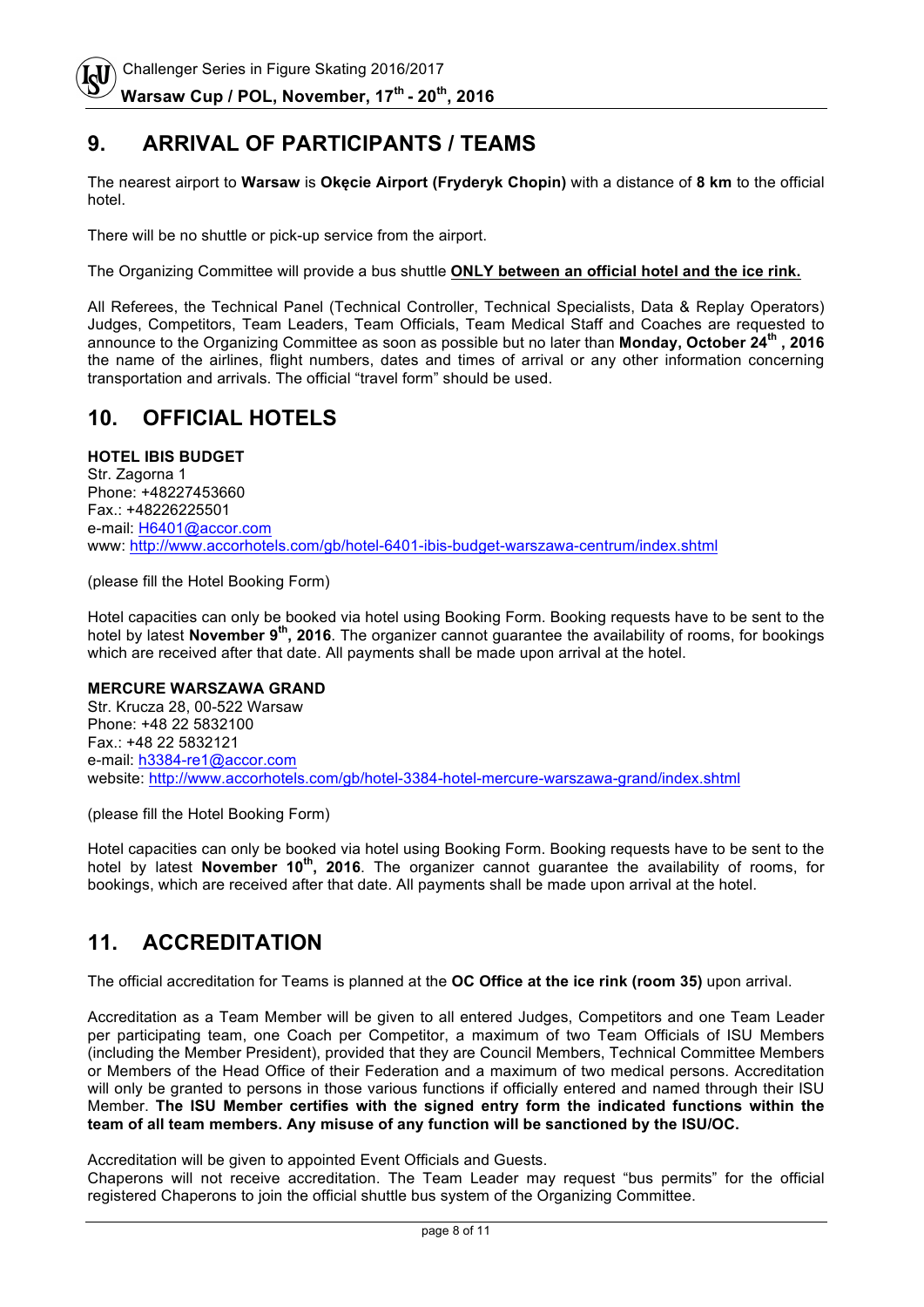#### **12. RESULTS**

The marking system (ISU Judging System) as described in ISU Technical Rule Single & Pair Skating 2016, Rule 352 and Rule 353 (Determination and publication of results) will be used.

#### **13. PRESENTATION OF MEDALS AND PRIZES**

The three best placed Skaters/Couples in each event will be announced and honored. Gold, silver and bronze medals will be presented to the medalists. The national anthem of the winner will be played and the flags of the medal winners hoisted.

#### **14. INSURANCE / LIABILITY**

In accordance with Rule 119, it is the sole obligation of each Member participating in ISU Events, to provide medical and accident insurance for their athletes, officials and all other members of the Member's team. Such insurance must assure full medical attendance and also the return of the ill or injured person to the home country by air transport or by other expeditious. It is an internal matter of each ISU Member to decide the issue who shall pay the premium for such insurance.

The ISU assumes no responsibility for or liability with respect to bodily or personal injury or property damage incurred in connection incurred by Competitors and Officials.

## **15. MEETINGS FOR ISU EVENT OFFICIALS and JUDGES**

All Referees, Technical Controllers, Technical Specialists, Data and Replay Operators and Judges are responsible to make their travel arrangements in order to be able to attend the respective event related meetings. If any other party makes the flight arrangements, the Referees, Technical Controllers, Technical Specialists, Data and Replay Operators and the Judges are responsible to check if such arrangements are in line with the detailed schedule.

## **16. INFORMATION AND VARIOUS**

For information, please contact the Organizing Committee:

**Polish Figure Skating Association** Str. Lazienkowska 6a 00-449 Warsaw phone: +48226295207 fax: +48226295207 e-mail: warsawcup@pfsa.com.pl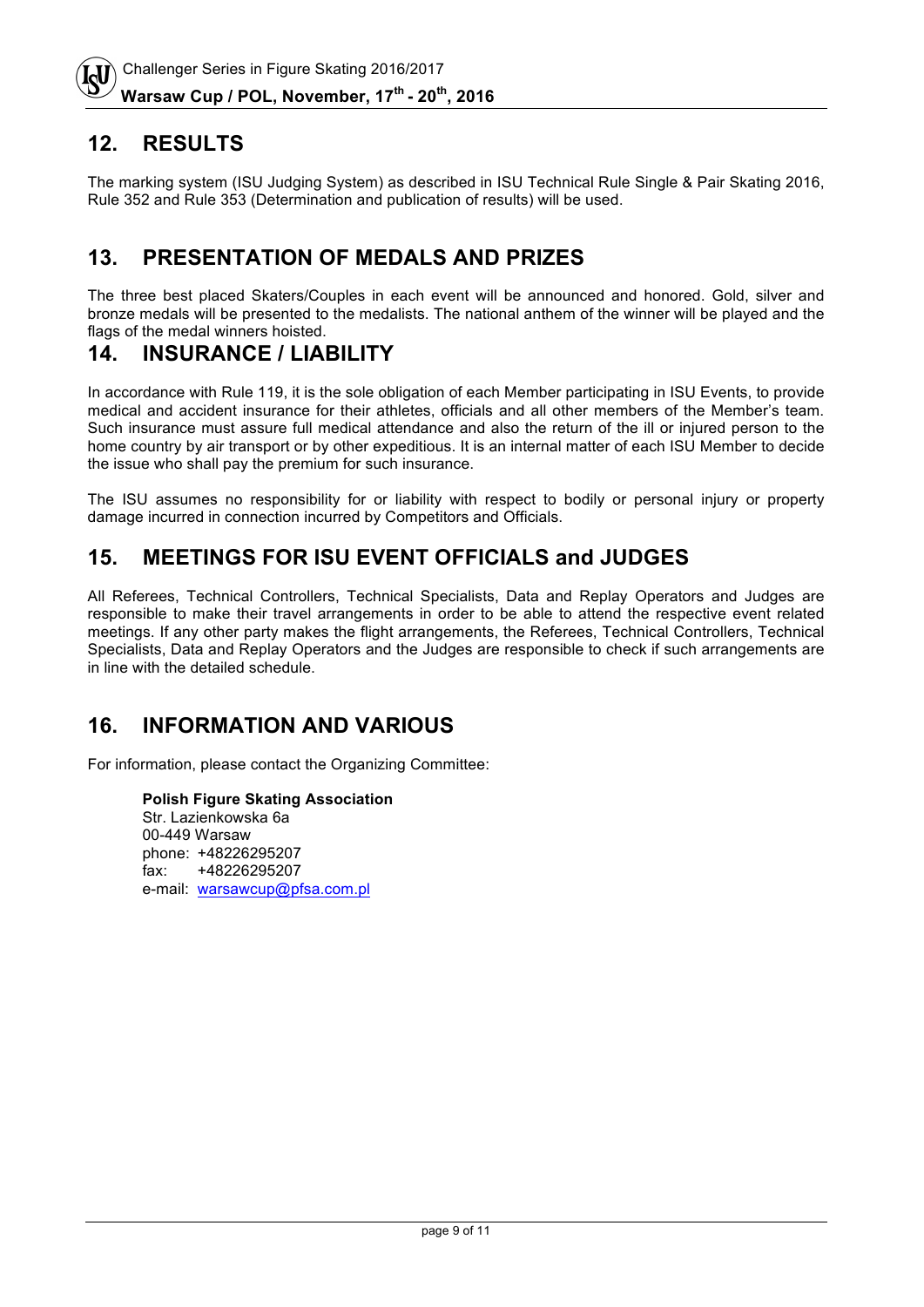# **17. EVENT SCHEDULE**

| Wednesday,<br><b>November 16, 2016</b> |                                           | Arrival of teams                                                                                                                                                                                     |
|----------------------------------------|-------------------------------------------|------------------------------------------------------------------------------------------------------------------------------------------------------------------------------------------------------|
| Thursday,<br><b>November 17, 2016</b>  | TBA<br><b>TBA</b><br>18:30<br>20:00       | Official Practice (starting an noon)<br><b>Team Leader Meeting</b><br>Individual Technical Panel Meetings per Discipline<br>Referees and Technical Controllers Meeting<br>Judges Draw and Meeting    |
| Friday,<br><b>November 18, 2016</b>    | 12:00                                     | ICE DANCE - Short Dance<br>PAIRS - Short Program<br>MEN - Short Program                                                                                                                              |
| Saturday,<br><b>November 19, 2016</b>  | 10:00                                     | LADIES - Short Program<br>MEN - Free Skating<br>ICE DANCE - Free Dance<br><b>PAIRS - Free Skating</b><br>Victory Ceremonies MEN, ICE DANCE and PAIRS                                                 |
| Sunday,<br><b>November 20, 2016</b>    | 07:00<br>08:30<br>10:00<br>11:30<br>18:00 | PAIRS - Round Table Discussion<br>MEN - Round Table Discussion<br>ICE DANCE - Round Table Discussion<br>LADIES - Free Skating<br><b>Victory Ceremonies LADIES</b><br>LADIES - Round Table Discussion |

Please note:

This schedule is subject to changes and will be updated in accordance with the final number of entries.